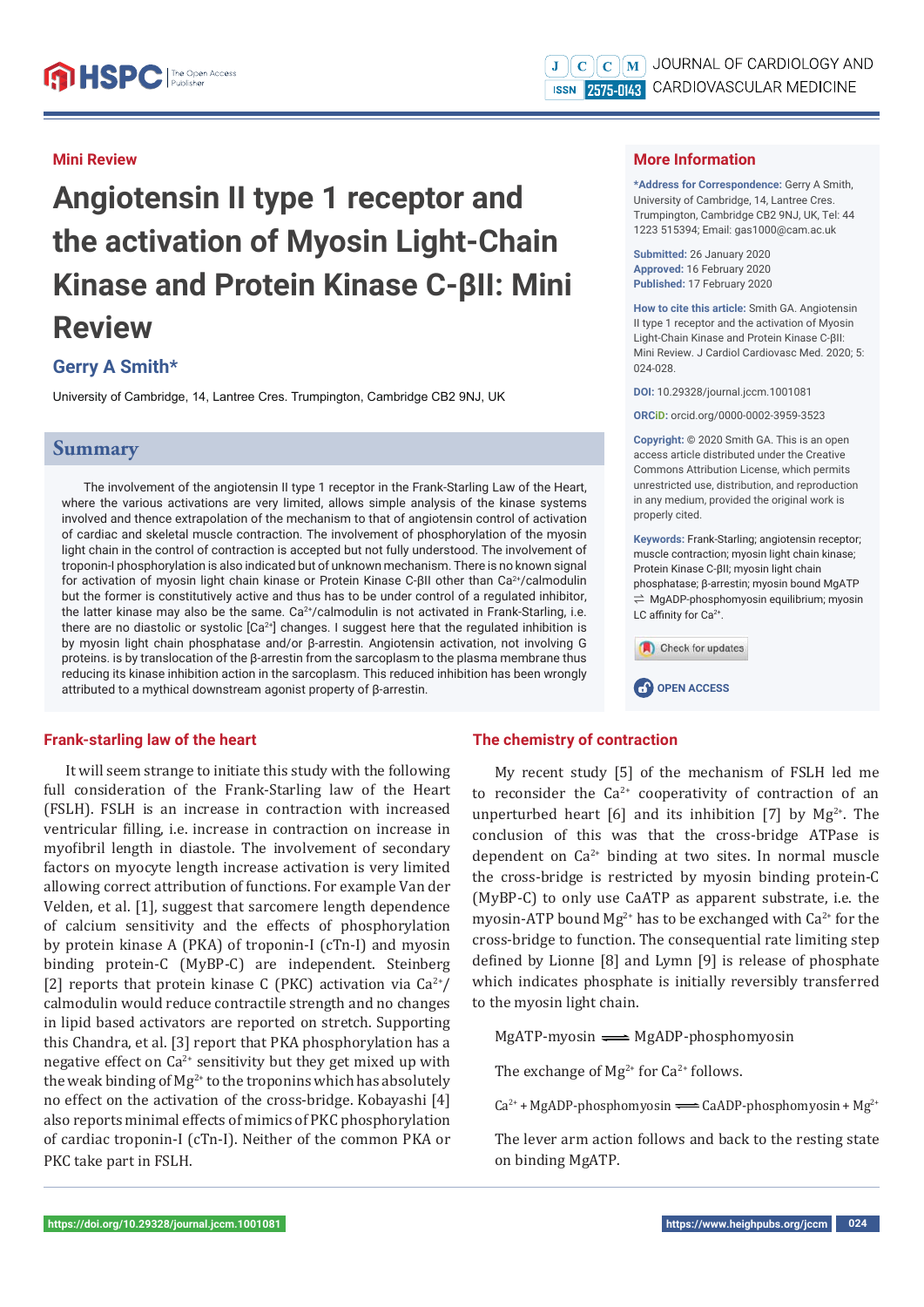

 $CaADP-phosphomyosin \implies CaADP-myosin + Pi$ 

 $MgATP + CaADP$ -myosin  $\implies MgATP$ -myosin + CaADP

The phosphate (Pi) release may be dependent on the MgATP binding.

The requirement of both the exchange of  $Ca^{2+}$  for  $Mg^{2+}$ and the cross-bridge initiation by  $Ca^{2+}$  binding to troponin-C (Tn-C) [10,11] makes the  $Ca^{2+}$  activation of the cross-bridge cooperative [5] i.e. the Hill coefficient for  $Ca^{2+}$  activation is 2.

#### **The limits to effectors in FSLH**

With the length induced contraction increase there is no associated decrease in the Hill coefficient and the shift of sensitivity to lower  $[Ca^{2+}]$  is positive but relatively small  $[2]$ . This is converse to the situation where the  $Ca<sup>2+</sup>$  restricting function of MyBP-C breaks down, as occurs in hypertrophic cardiomyopathy [6], with mostly mutations of MyBP-C. Similar loss of its function is found on inhibition MyBP-C binding to the heavy chain by a specific fragment of its binding domain reported by Kampourakis [12] or on reversible removal of MyBP-C by Hofmann [13].

As there is no change in the  $Ca^{2+}$  cooperativity, Hill coefficient, the length induced shift to lower  $[Ca^{2+}]$  activation is simply the result of raising the effective  $Ca^{2+}$  affinity of either the cTn-C or the MgADP-phosphomyosin [5,6,8,9]. A recent study by Zhang, et al. [14], with structural sensitive probes indicates that it is changes in the myosin head region, myosin light chain 2 (MLC2), that are responsible for the stretch induced amplification of maximal tension. Thus it is not the thin filament cTn-C  $Ca^{2+}$  affinity but the increase in MgADP-phosphomyosin affinity for  $Ca^{2+}$  that is key to length induced activation. They also report that minimal changes in the thin filament structure occur giving a very small increase in  $Ca^{2+}$  sensitivity.

#### **The involvement of kinases**

de Tombe [15] and Akella [16] point out that the presence of both cTn-I and cTn-C together is a requisite for cardiac length induced activation, cTn-I is possibly a substrate for MLCK action. In FSLH cTn-I is not a substrate [1-4], for common PKA or PKC. The role of the antiparallel association of cTn-I and cTn-C has been investigated [3] in adrenergic stimulation, with PKA, but not the cTn-I phosphorylation on the threonine at residue 144. Only the threonine at position 144 in cardiac TnI is essential for length induced increase in contraction. Phosphorylation of the tail end serines is not involved in FSLH. This was shown by Tachampa, et al. [17] by substituting a hybrid skeletal Tn-I, with or without the serines, with added threonine at residue 144. Furthermore PKA phosphorylation of the tail end serines [3] reduces  $Ca^{2+}$ sensitivity. Walker, et al. [18], using protein kinase C-βII (PKC-βII), an atypical PKC, have shown that phosphorylation of cTn-I on threonine 144 does increase the  $Ca^{2+}$  sensitivity of contraction. They also demonstrate that sensitivity to  $Ca^{2+}$ on MLCK action with Ca/calmodulin is independent of cTn-I modification, possibly swamped by MLC2 phosphorylation increase with calmodulin. PKC-βII has been shown to bind to the thin filament [19] on activation by phorbol ester where it could phosphorylate the cTn-I. However no evidence of diglyceride level change has been shown on length increase of the myocyte. If PKC-βII is involved it most probably is; (a) in the sarcoplasm, (b) is constitutively active for cTn-I and (c) is hindered by the kinase inhibitor β-arrestin as is MLCK, vide infra.

It is extremely likely that the phosphorylation targets of MLCK are much altered when bound to calmodulin, as are those of PKC-βII, in vivo it is accompanied by a calmodulin binding protein of unknown function. Demonstration of direct, uncatalyzed by calmodulin, phosphorylation by MLCK is lacking but this kinase is constitutively active and must occur when not inhibited. In FSLH there is no change in the level of adrenalin activation hence not Ca/Calmodulin action.

#### **The involvement of angiotensin**

By the use of knock-out mice the misnamed "multifunctional" transducer protein β-Arrestin has been shown by Abraham, et al. [20], to be essential to produce the length induced tension increase and small shift towards the cTn-C  $Ca^{2+}$  sensitivity through the angiotensin II type 1 receptor (AT1R). This is not via the G-protein phosphoinositide-Ca<sup>2+</sup> second messenger system, i.e. there is no change in diastolic or systolic  $[Ca^{2+}]$ involved [15]. Protein phosphorylation [15] does though appear to be strongly involved as it is generally agreed that it is central to strength of contraction. In the case of MyBP-C and its functional insistence on  $Mg^{2+}$ – Ca<sup>2+</sup> exchange [6] one might expect the observed change in contraction on its PKA induced phosphorylation [21] but not in FSLH. Kinase action on the troponins does also modulate contraction strength [15], but again coupling with length induced changes has not been directly demonstrated and common PKA or PKC are not involved [1-4]. Downstream β-Arrestin stimulated Ca<sup>2+</sup>independent phosphorylation has also been muted [20] but again not shown.

The one key observation by Abraham, et al. [20] is that Losartan, a drug that blocks AT1R activation, is found to block the length induced enhancement of cardiac sensitivity. So on length increase it would seem the AT1R is activated by an unknown mechanism, reflected in the losartan action. In any striated muscle when AT1R is activated the next step in the sequence is phosphorylation of the activated AT1R tail by adrenergic receptor kinase (GRK) [22,23], not PKA or PKC. This phosphorylation is followed by translocation of β-Arrestin from the cytoplasm to bind strongly to the phosphorylated AT1R at the plasma membrane (PM). This binding inhibits further phosphorylation of the AT1R. β-Arrestin is a kinase inhibitor. This is from where its name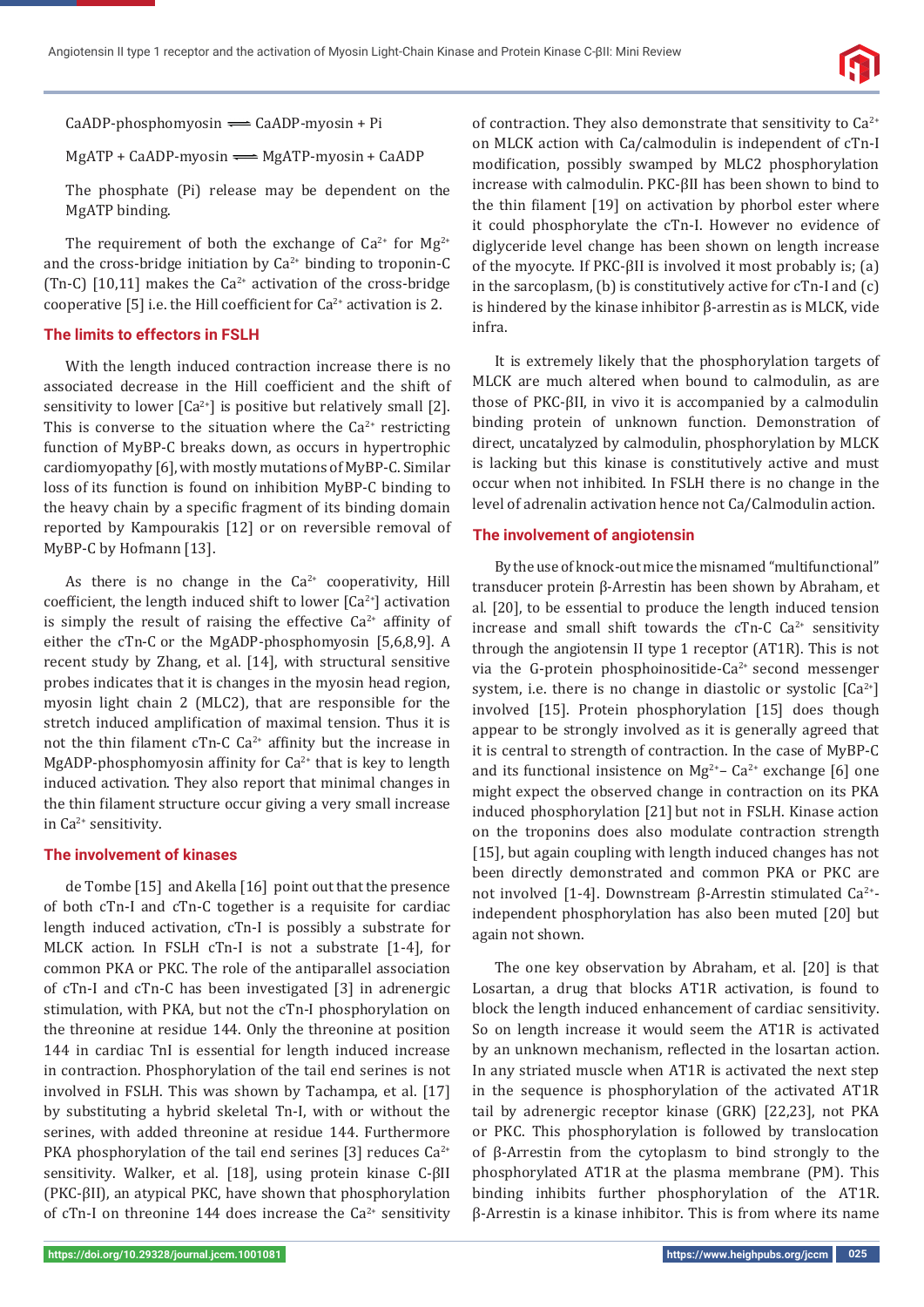originates with discovery in the optic system [26,27]. Like a tiger no way does it change its spots with its location and activate phosphorylation.

## **The binding of β-Arrestin to the angiotensin receptor, AT1R**

Recently there has been interest in this interaction. In their review Turu, et al. [28], indicate that besides the well-known G protein pathways AT1R also activates a parallel signalling pathway through β-arrestins. This β-arrestin mediated activation affects the phosphorylation of cytoplasmic proteins such as mitogen-activated protein kinase (MAPK). Gagnon, et al. [29] have approached the mechanism of interaction of the β-arrestins with the AT1R via mapping the interacting moieties of the ligand and receptor by cross bridging reactions. They site specifically introduced the unnatural amino acid (UAA) p-azido-L-phenylalanine (azF) into the intracellular loops (ICLs) and the C-tail of AT1R. UV-mediated photolysis of 25 different azF-labeled AT1Rs cross-linked β-arrestin to angiotensin activated AT1R. As expected from the strength of the binding they demonstrated the presence of numerous different interactions of the β-arrestin with the receptor.

#### **The effect of β-Arrestin translocation in muscle cells**

Myosin light chain-2 (MYL2) and its phosphorylation [24,25,27,30,31] are central to the control of muscle contraction strength. MLCK activity would fit very well with the report by Zhang, et al. [14] of structural changes in the myosin heads on stretch activation. Generally in striated muscle MLCK is  $Ca^{2+}$  and calmodulin dependent but is also constitutively active, i.e. it has been found to have a variable fractions of its maximal activity in the absence of  $Ca<sup>2+</sup>$  and calmodulin [21,24,25]. The variability probably arises with the level of self-phosphorylation reported. MLCK possibly has different substrate sensitivities when bound to Ca/ calmodulin or not. It is associated in vivo with a calmodulin inhibitor of unknown function that possibly inhibits low level  $Ca<sup>2+</sup>/Calmodulin$  activation thus preserving the suggested specificity of action. In the presence of Calmodulin it is specific for MYL2. Phosphorylation by MLCK of cTn-I has not been investigated. In the absence of AT1R activation MLCK is almost certainly partially inhibited by the kinase inhibitor β-arrestin that is normally present in the sarcoplasm, possibly binding the MYL2 bound MgADP-phosphomyosin [2,6,8,9]. One can envisage a MYL2 phosphorylation level maintained by MLCK and light chain phosphatase [32] (LCP) and also regulated by β-arrestin, a central point of control of contraction.

Reduction of β-arrestin inhibition of MLCK occurs on translocation of the β-arrestin from the cytoplasm to strongly bind to the AT1R on the PM on angiotensin activation. In diastolic length increase induced contraction strength, in FSLH, the essential phosphorylation of cardiac cTn-I on threonine 144 possibly also occurs this way, clearly not by normal PKA or PKC [1-4]. The increase in phosphorylation of MYL2 by MLCK increases the affinity of the MgADP-

phosphomyosin for  $Ca^{2+}$  over that for  $Mg^{2+}$ . The addition of more  $Ca^{2+}$  (not  $Mg^{2+}$ ) chelating phosphate groups shifting the sensitivity to lower  $[Ca^{2+}]$  and increasing contractile strength. This is supplemented by Tn-I phosphorylation at residue 144, lowering its inhibitory role [15]. The myosin bound MgATP  $\implies$  MgADP-phosphomyosin equilibrium [8,9], which will be pH dependent, probably has a bearing in the inhibitory binding of β-arrestin to the (MYL2) [8,9], i.e. it appears phosphorylated.

#### **What is excluded in FSLH**

As with the specific essential phosphorylations above the amplitude of tension has been shown by de tombe, et al. [33], to be dependent on phosphorylation by PKA of both MyBP-C and cTn-I. Similar results were found with PKA phosphorylation of MyBP-C by Steltzer, et al. [34]. However, all or part of their results could also arise through the above mechanism by direct phosphorylation of the inactive AT1R by the cyclic AMP stimulated PKA addition. Distinguishing one kinase activation in the presence of all is not a trivial matter, however on stretch no evidence for common PKA or C activation or deactivation is evident [1-4]. The functions and role of MYL2 and its regulation in general muscle function are well reviewed [32,35,36], albeit various isoforms of the enzymes involved are present depending on type and muscle location.

#### **The future**

Clearly much work investigating the mechanism of length induced angiotensin receptor activation is needed. We also want to know if the specificity of the kinases mentioned here, MLCK and PKC-βII are altered by Ca<sup>2+</sup>/calmodulin and autophosphorylation as is PKC-βII. The indications are that the small length induced increase of skeletal muscle contraction is down to MLC2 phosphorylation alone and the more pronounced in cardiac muscle down to the added concerted action of the threonine phosphorylation on residue 144 of cTn-I.

## **References**

1. van der Velden J, de Jong JW, Owen VJ, Burton PB, Stienen GJ, Effect of protein kinase A on calcium sensitivity of force and its sarcomere length dependence in human cardiomyocytes. Cardiovasc Res. 2000; 46: 487–495.

**PubMed:** https://www.ncbi.nlm.nih.gov/pubmed/10912459

- 2. Steinberg SF. Cardiac actions of protein kinase C isoforms. Physiology. 2012; 27: 130–139. **PubMed:** https://www.ncbi.nlm.nih.gov/pubmed/22689788
- 3. Chandra M, Dong WJ, Pan BS, Cheung HC, Solaro RJ. Effects of Protein Kinase A Phosphorylation on Signaling between CardiacTroponin I and the N-Terminal Domain of Cardiac Troponin C. Biochemistry; 1997; 36: 13305-13311.

**PubMed:** https://www.ncbi.nlm.nih.gov/pubmed/9341222

4. Kobayashi T, Dong WJ, Burkart EM, Cheung HC, Solaro RJ. Effects of Protein Kinase C Dependent Phosphorylation and a Familial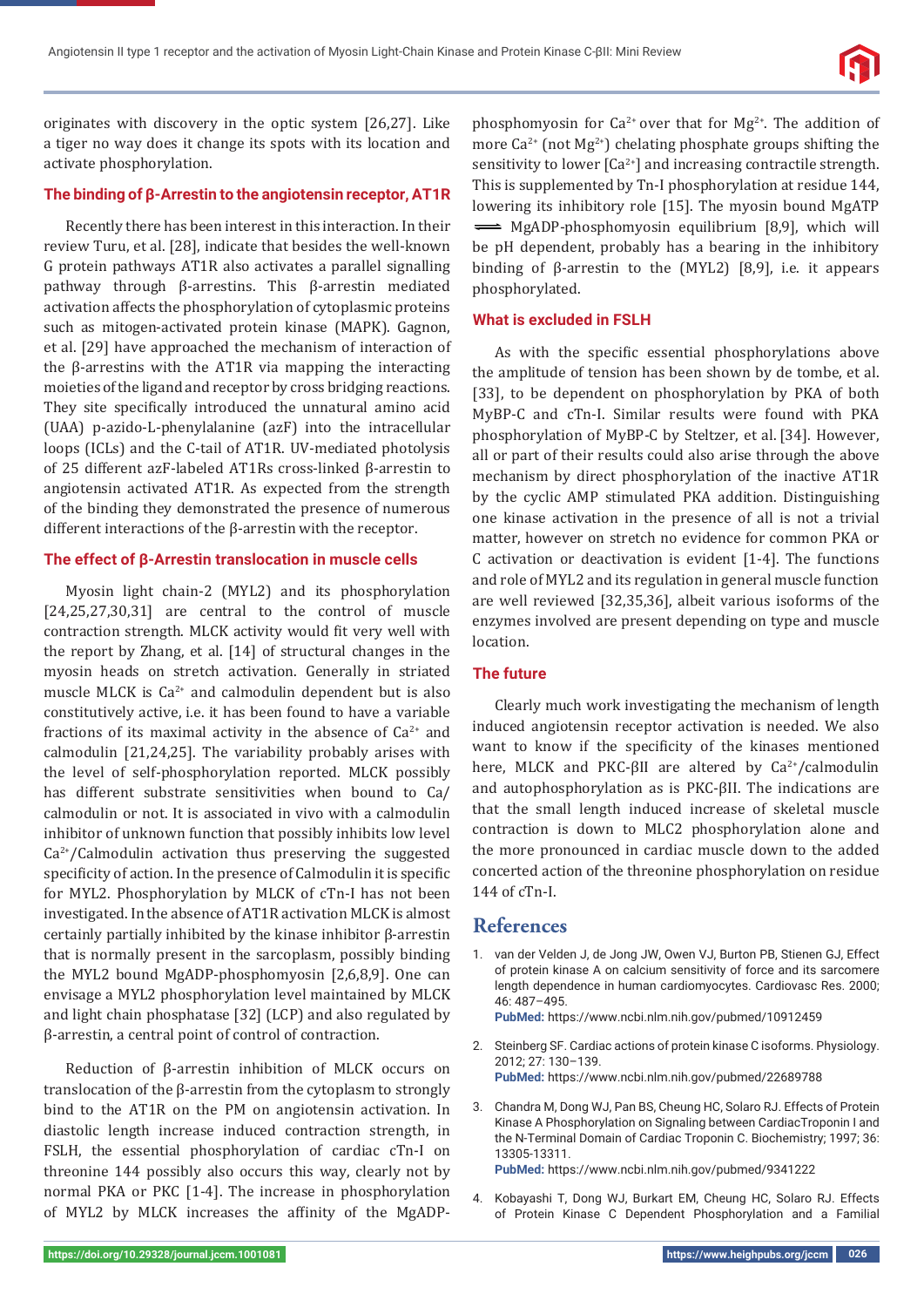

Hypertrophic Cardiomyopathy-Related Mutation of Cardiac Troponin I on Structural Transition of Troponin C and Myofilament Activation. Biochemistry. 2004; 43: 5996-6004. **PubMed:** https://www.ncbi.nlm.nih.gov/pubmed/15147183

- 5. Smith GA. The Mechanisms of the Frank-Starling Law and Familial
- Cardiomyopathy are Different. The Function of Myosin Binding Protein-C is Retained on Myocyte Length Increase and Force Generated is Kinase controlled. OAT J Integr Cardiol. 2019; 5.
- 6. Smith GA. Calcium, Actomyosin Kinetics, Myosin Binding Protein-C and Hypertrophic Cardiomyopathy. OAT J Integr Cardiol. 2019; 5.

7. Solaro RJ, Shiner JS. Modulation of  $Ca<sup>2+</sup>$  control of dog and rabbit cardiac myofibrils by  $Ma^{2+}$ . Comparison with rabbit skeletal myofibrils. Circ Res. 1972; 39: 8–14. **PubMed:** https://www.ncbi.nlm.nih.gov/pubmed/132310

- 8. Lionne C, Brune M, Webb MR, Travers F, Barman T. Time resolved measurements show that phosphate release is the rate limiting step on myofibrillar ATPases. FEBS Letters. 1995; 364: 59-62. **PubMed:** https://www.ncbi.nlm.nih.gov/pubmed/7750544
- 9. Lymn RW, Taylor EW. Transient state phosphate production in the hydrolysis of nucleoside triphosphates by myosin. Biochemistry. 1970; 9: 2975–2983. **PubMed:** https://www.ncbi.nlm.nih.gov/pubmed/4248809
- 10. Pan BS, Solaro RJ. Calcium-binding properties of troponin-C in detergent skinned heart muscle fibers. J Biol Chem. 1987; 262: 7839-7849. **PubMed:** https://www.ncbi.nlm.nih.gov/pubmed/3584144
- 11. Morimoto S, Ohtsuki I. Ca<sup>2+</sup> binding to cardiac troponin-C in the myofilament lattice and its relation to myofibrillar ATPase activity. Eur J Biochem. 1994; 226: 597-602. **PubMed:** https://www.ncbi.nlm.nih.gov/pubmed/8001574
- 12. Kampourakis T1, Yan Z1, Gautel M1, Sun YB1, Irving M. Myosin binding protein-C activates thin filaments and inhibits thick filaments in heart muscle cells. Proc Natl Acad Sci U S A. 2014; 111: 18763–18768. **PubMed:** https://www.ncbi.nlm.nih.gov/pubmed/25512492
- 13. Hofmann PA, Hartzell HC, Moss RL. Alterations in  $Ca<sup>2+</sup>$  sensitive tension due to partial extraction of C-protein from rat skinned cardiac myocytes and rabbit skeletal muscle fibers. J Gen Physiol. 1991; 97: 1141–1463. **PubMed:** https://www.ncbi.nlm.nih.gov/pubmed/1678777
- 14. Zhang X, Kampourakis T, Yan Z, Sevrieva I, Irving M. et al. Distinct contributions of the thin and thick filaments to length-dependent activation in heart muscle. eLife. 2017; 6: e24081. **PubMed:** https://www.ncbi.nlm.nih.gov/pubmed/28229860
- 15. de Tombe PP, Mateja RD, Tachampa K, Ait Mou Y, Farman GP, et al. Myofilament length dependent activation. J Mol Cell Cardiol. 2010; 48: 851–858.
	- **PubMed:** https://www.ncbi.nlm.nih.gov/pubmed/20053351
- 16. Akella AB, Su H, Sonnenblick EH, Rao VG, Gulati J. The Cardiac Troponin C Isoform and the Length Dependence of Ca2+ Sensitivity of Tension in Myocardium. J Mol Cell Cardiol. 1997; 29: 381–389. **PubMed:** https://www.ncbi.nlm.nih.gov/pubmed/9040052
- 17. Tachampa K, Wang H, Farman GP, de Tombe PP. Cardiac Troponin I Threonine 144. Role in Myofilament Length-Dependent Activation. Circ Res. 2007; 101: 1081-1083. **PubMed:** https://www.ncbi.nlm.nih.gov/pubmed/17975107
- 18. Wang H, Grant JE, Doede CM, Sadayappan S, Robbins J, et al. PKC-βII sensitizes cardiac myofilaments to  $Ca<sup>2+</sup>$  by phosphorylating troponin I on threonine-144. J Mol Cell Cardiol. 2006; 41: 823-833. **PubMed:** https://www.ncbi.nlm.nih.gov/pubmed/17010989
- 19. Blobe GC, Stribling DS, Fabbro D, Stabel S, Hannun YA. Protein Kinase C-βII specifically binds to and is activated by F-actin. J Biol Chem. 1996; 271: 26: 15823–15830. **PubMed:** https://www.ncbi.nlm.nih.gov/pubmed/8663149
- 20. Abraham DM, Davis RT, Warren CM, Mao L, Wolska BM. et al. β-Arrestin mediates the Frank–Starling mechanism of cardiac contractility. Proc Natl Acad Sci U S A. 2016; 113: 50: 14426–14431. **PubMed:** https://www.ncbi.nlm.nih.gov/pubmed/27911784
- 21. Ponnam S, Sevrieva I, Sun YB, Irving M, Kampourakis T. Site-specific phosphorylation of myosin binding protein-C coordinates thin and thick filament activation in cardiac muscle. PNAS. 2019; 116: 15485-15494.
- 22. Ribas C, Penela P, Murga C, Salcedo A, García-Hoz C, et al. The G protein-coupled receptor kinase (GRK) interactome: Role of GRKs in GPCR regulation and signaling. Biochimica et Biophysica Acta (BBA) – Biomembranes. 2007; 1768: 913-922.
- 23. Gurevich VV, Gurevich EV. GPCR Signaling Regulation: The Role of GRKs and Arrestins. Frontiers in Pharmacology. 2019; 10: 125. **PubMed:** https://www.ncbi.nlm.nih.gov/pmc/articles/PMC6389790/
- 24. Wolf H, Hofmann F. Purification of myosin light chain kinase from bovine cardiac muscle. Proc Natl Acad Sci U S A. 1980; 77: 5852-5855. **PubMed:** https://www.ncbi.nlm.nih.gov/pubmed/6934518
- 25. Walsh MP, Vallet B, Autric F, Demaille JG. Purification and Characterization of Bovine Cardiac Calmodulin dependent Myosin Light Chain Kinase. J Biol Chem. 1979; 254: 12136-12144. **PubMed:** https://www.ncbi.nlm.nih.gov/pubmed/500701
- 26. Wilden U, Hall SW, Kühn H. Phosphodiesterase activation by photoexcited rhodopsin is quenched when rhodopsin is phosphorylated and binds the intrinsic 48-kDa protein of rod outer segments. Proc Natl Acad Sci U S A. 1986; 83: 1174–1178. **PubMed:** https://www.ncbi.nlm.nih.gov/pubmed/3006038
- 27. Wilden U, Wüst E, Weyand I, Kühn H. Rapid affinity purification of retinal arrestin (48 kDa protein) via its light-dependent binding to phosphorylated rhodopsin. FEBS Lett. 1986; 207: 292–295. **PubMed:** https://www.ncbi.nlm.nih.gov/pubmed/3770202
- 28. Turu G, Balla A, Hunyady L. The Role of b-Arrestin Proteins in Organization of Signaling and Regulation of the AT1 Angiotensin Receptor. Front Endocrinol (Lausanne). 2019; 10: 519. **PubMed:** https://www.ncbi.nlm.nih.gov/pubmed/31447777
- 29. Gagnon L, Yubo Cao Y, Cho A, Sedki D, Huber T, et al. Genetic code expansion and photocross-linking identify different β-arrestin binding modes to the angiotensin II type 1 receptor. J Biol Chem. 2019; 294; 17409-17420.
- 30. Ishikawa Y, Kurotani R. Cardiac Myosin Light Chain Kinase, A New Player in the Regulation of Myosin Light Chain in the Heart. Circ Res. 2008; 102: 516-518. **PubMed:** https://www.ncbi.nlm.nih.gov/pubmed/18340016
- 31. Stelzer JE, Patel JR, Moss RL. Acceleration of stretch activation in murine myocardium due to phosphorylation of myosin regulatory light chain. J Gen Physiol. 2006; 128: 261–272. **PubMed:** https://www.ncbi.nlm.nih.gov/pubmed/16908724
- 32. Chang AN, Kamm KE, Stull JT. Role of myosin light chain phosphatase in cardiac physiology and pathophysiology. J Mol Cell Cardiol. 2016; 101: 35–43.

**PubMed:** https://www.ncbi.nlm.nih.gov/pmc/articles/PMC5154923/

33. Kumar M, Govindan S, Zhang M, Khairallah RJ, Martin JL, et al. Cardiac myosin-binding protein C and troponin-I phosphorylation independently modulate myofilament length-dependent activation. J Biol Chem. 2015;